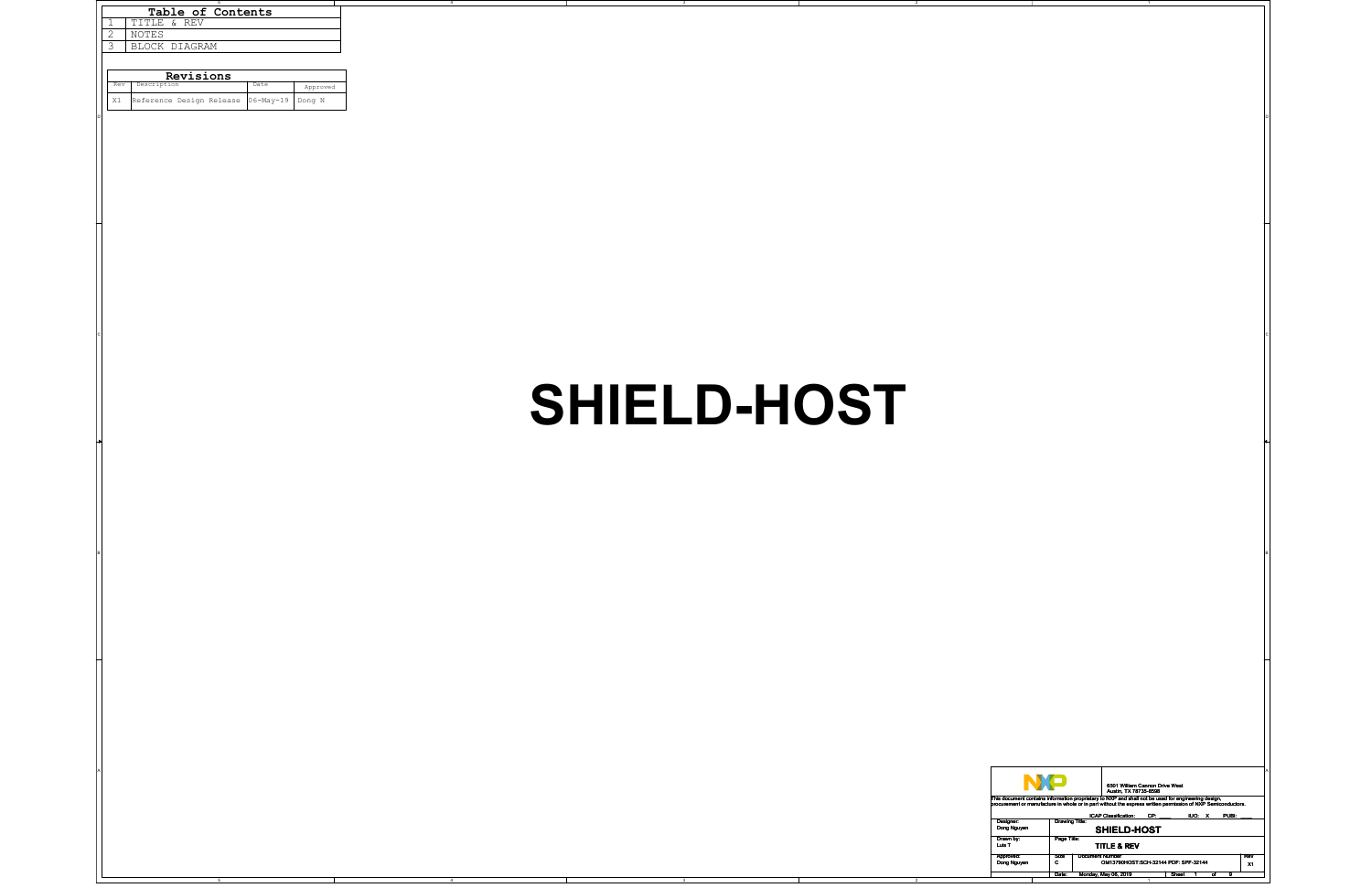4

2

2

C

A

1. Unless Otherwise Specified: All resistors are in ohms All voltages are DC

2. Device type number is for reference only. The number varies with the manufacturer.

3. Interpret diagram in accordance with American National Standards Institute specifications, current revision, with the exception of logic block symbology.



User notes are given throughout the schematics

*Specific PCB LAYOUT notes are detailed in ITALICS*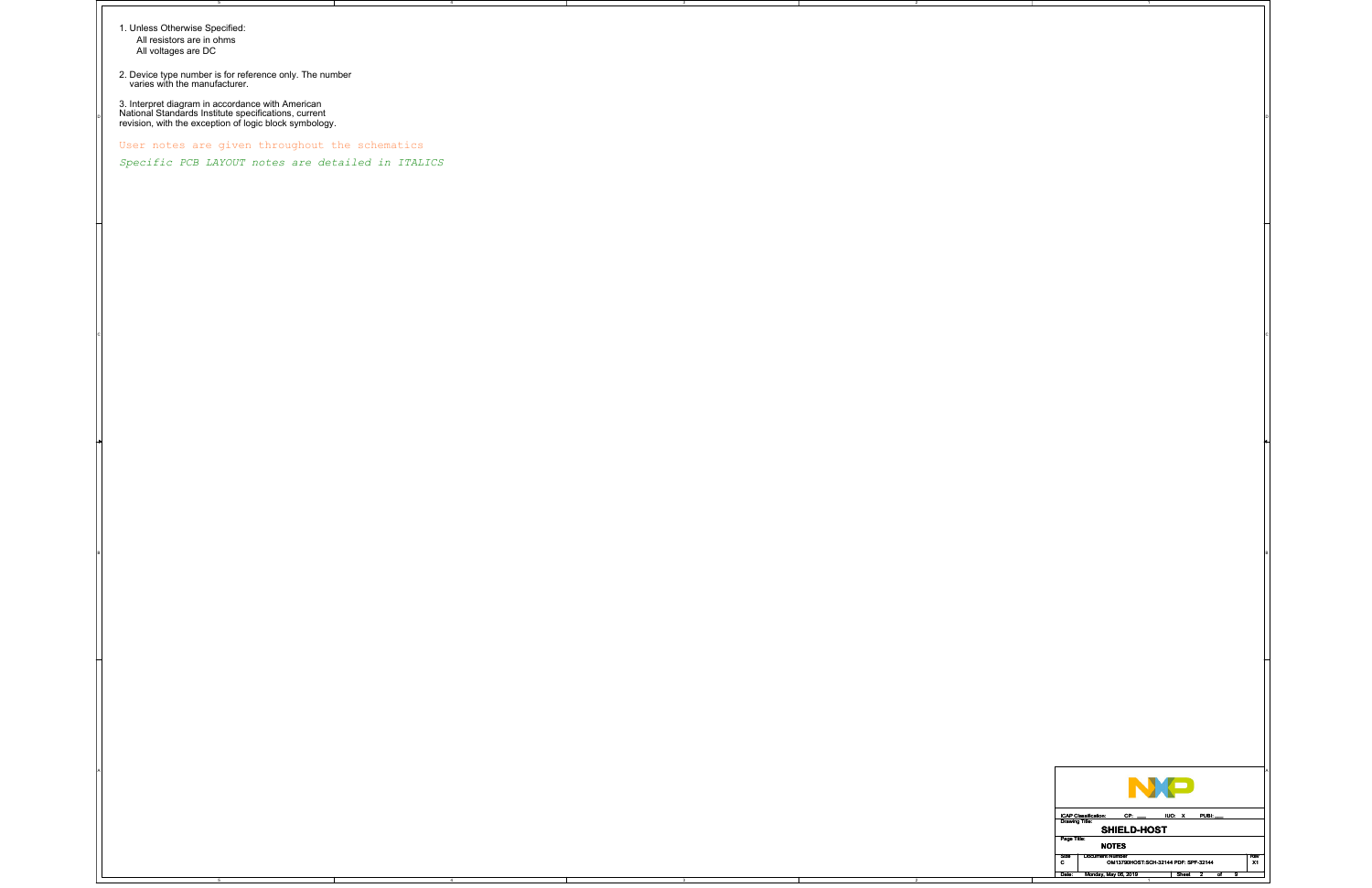

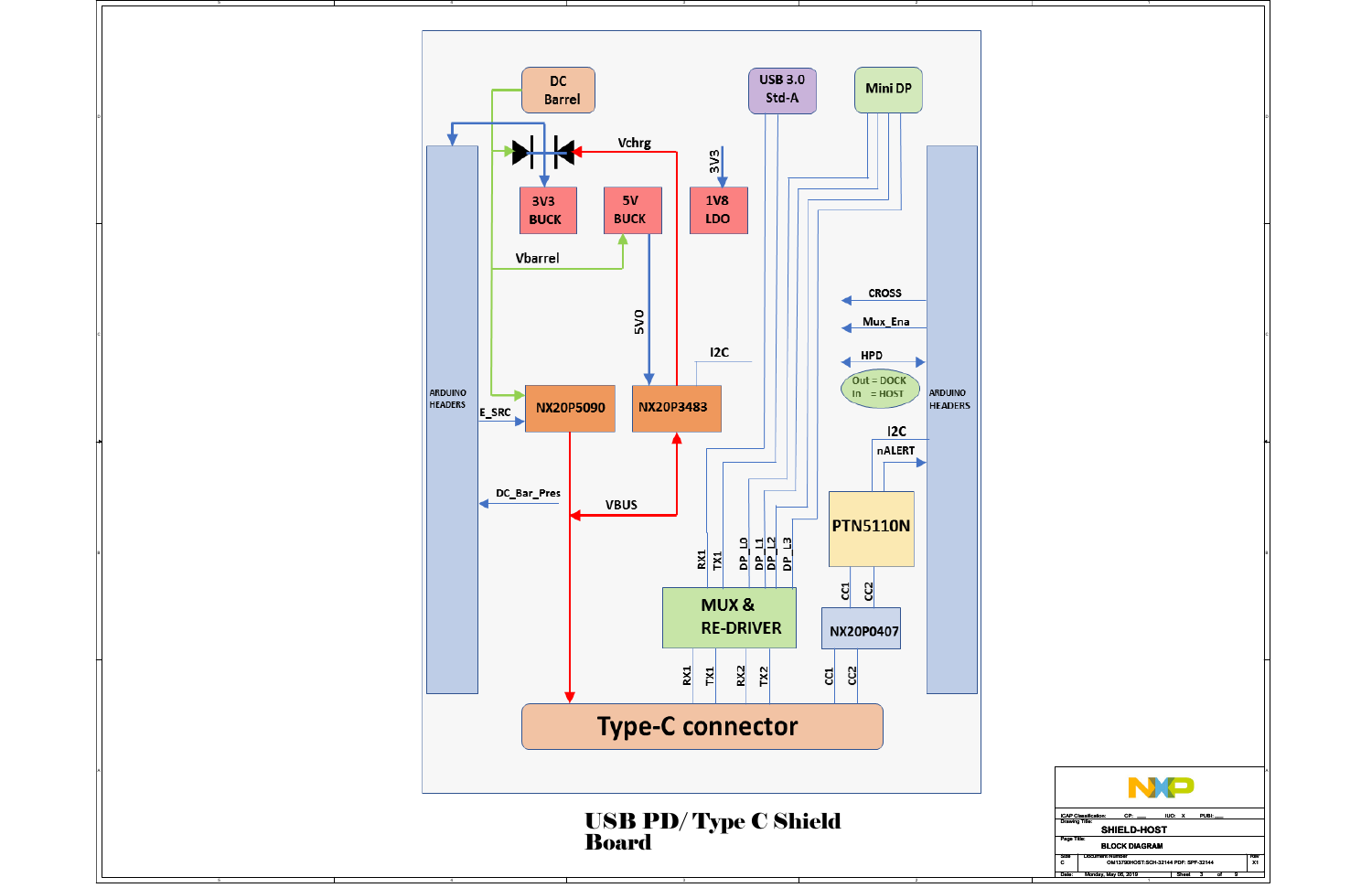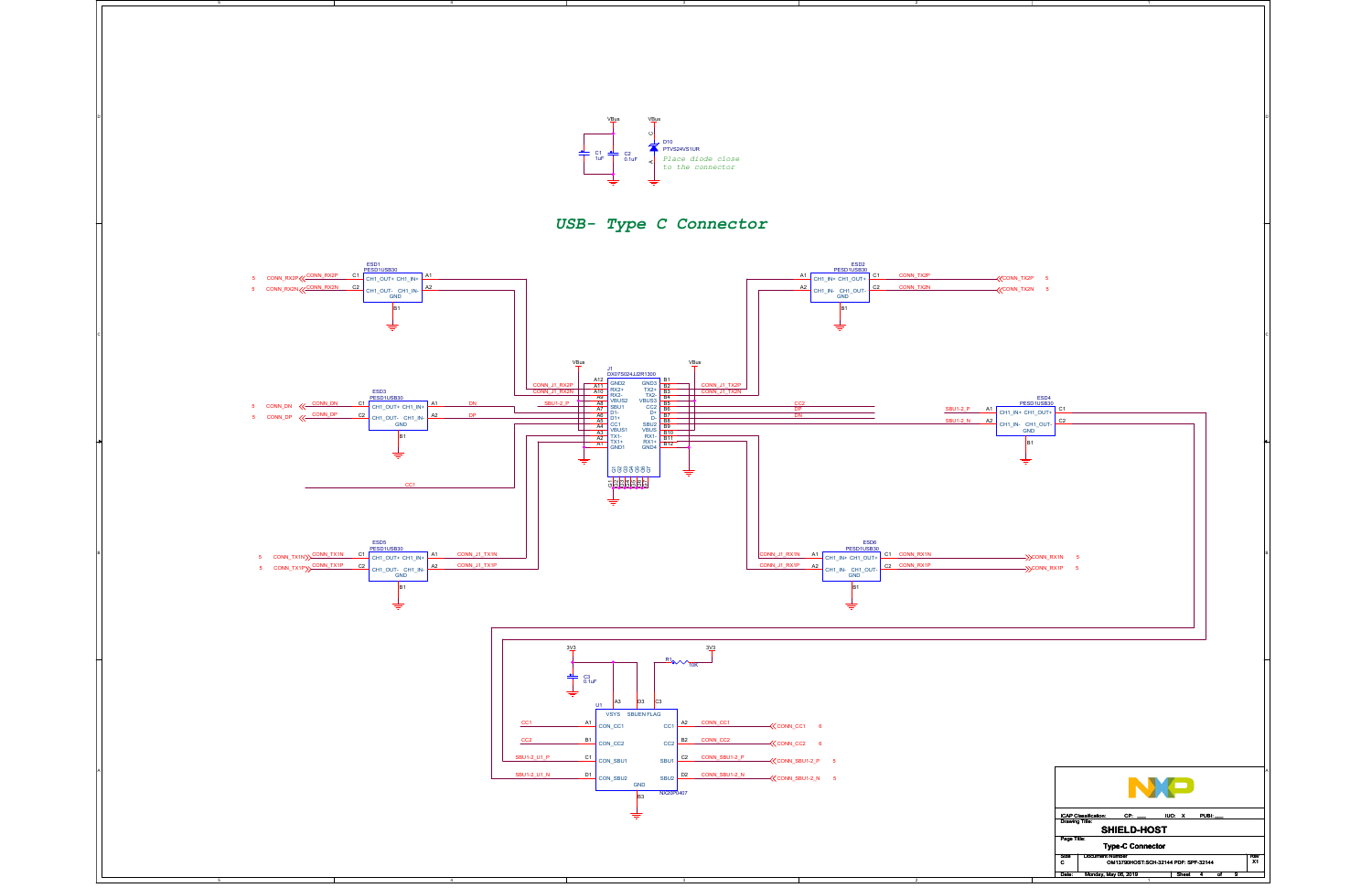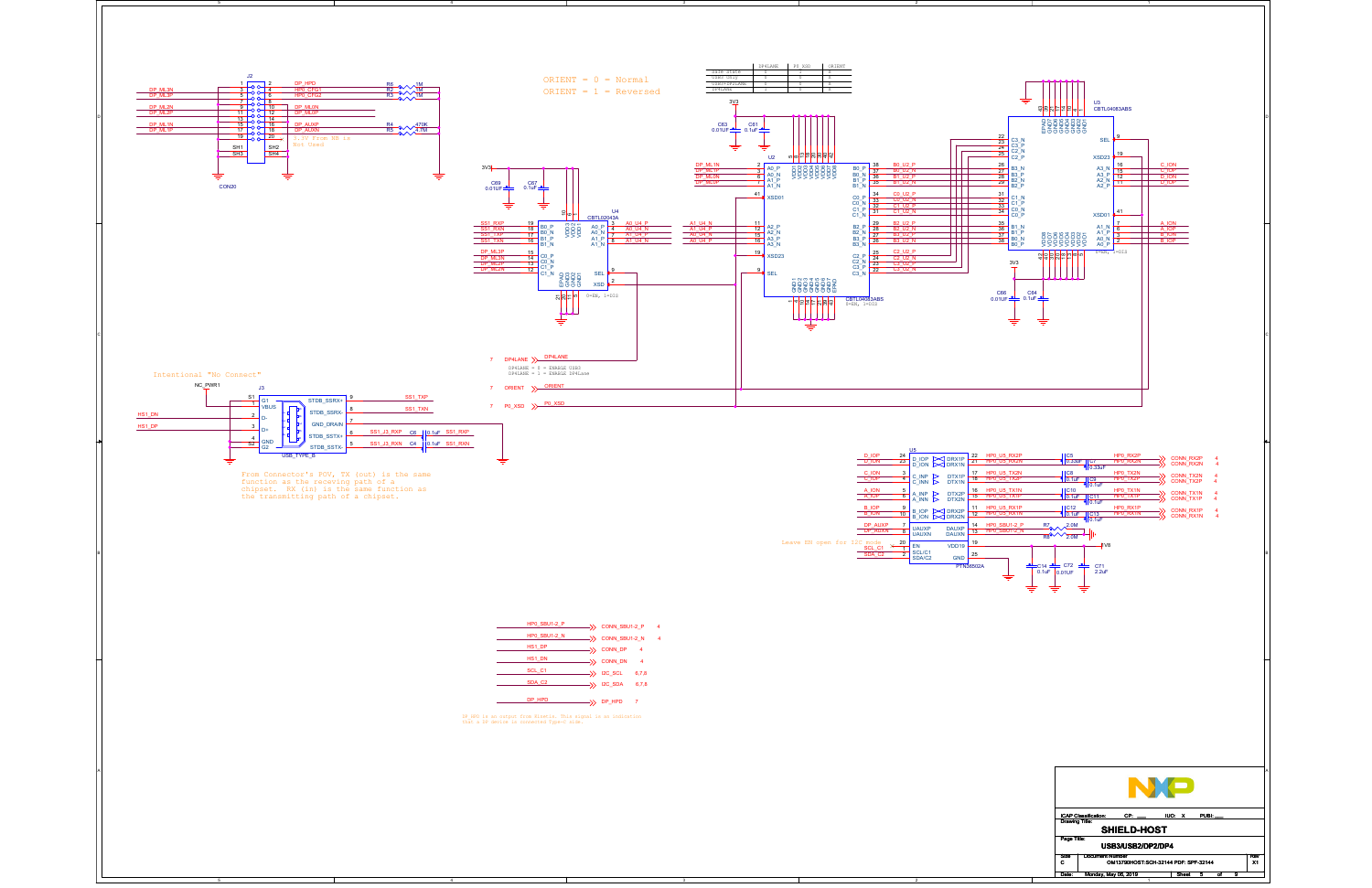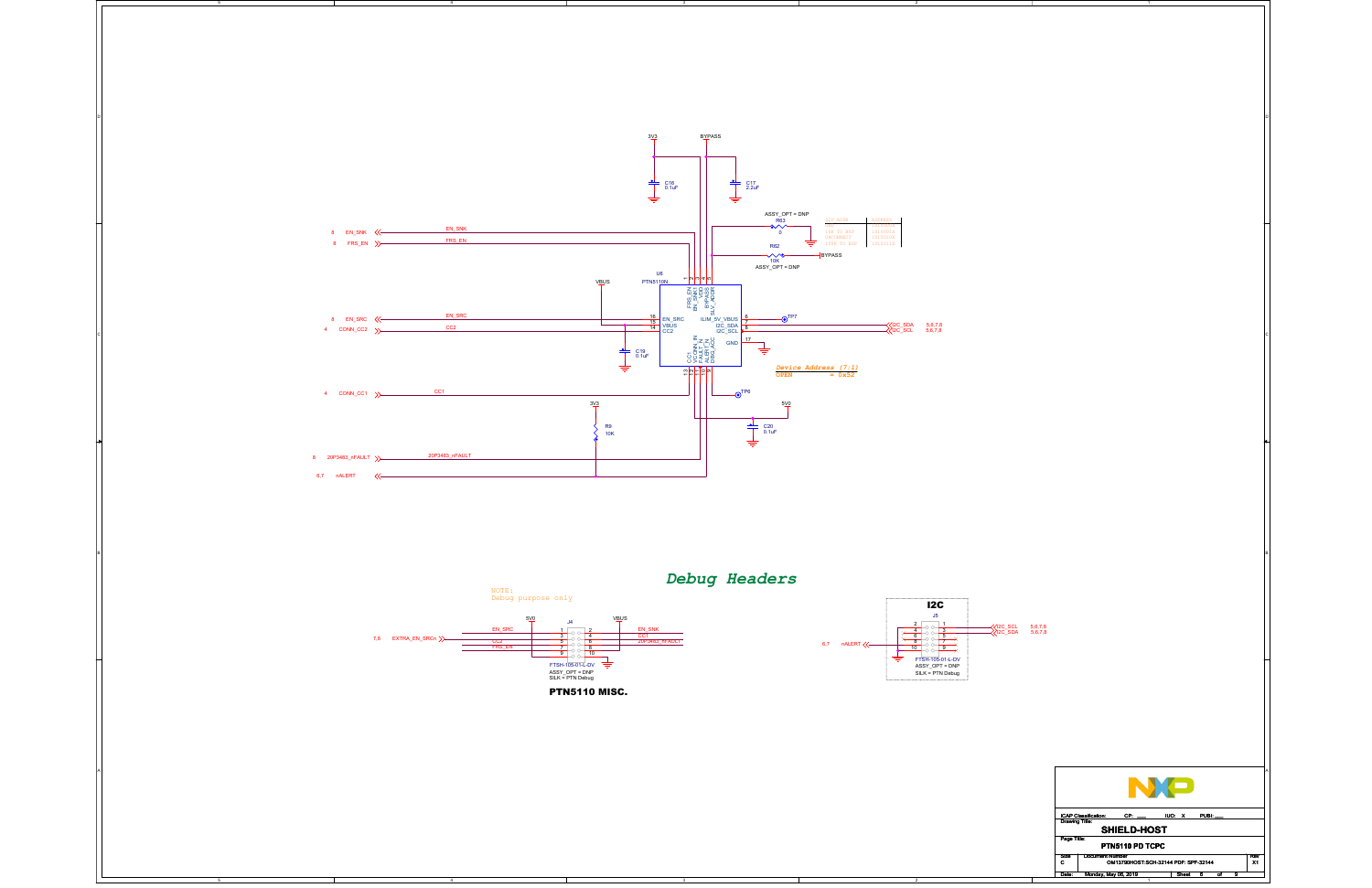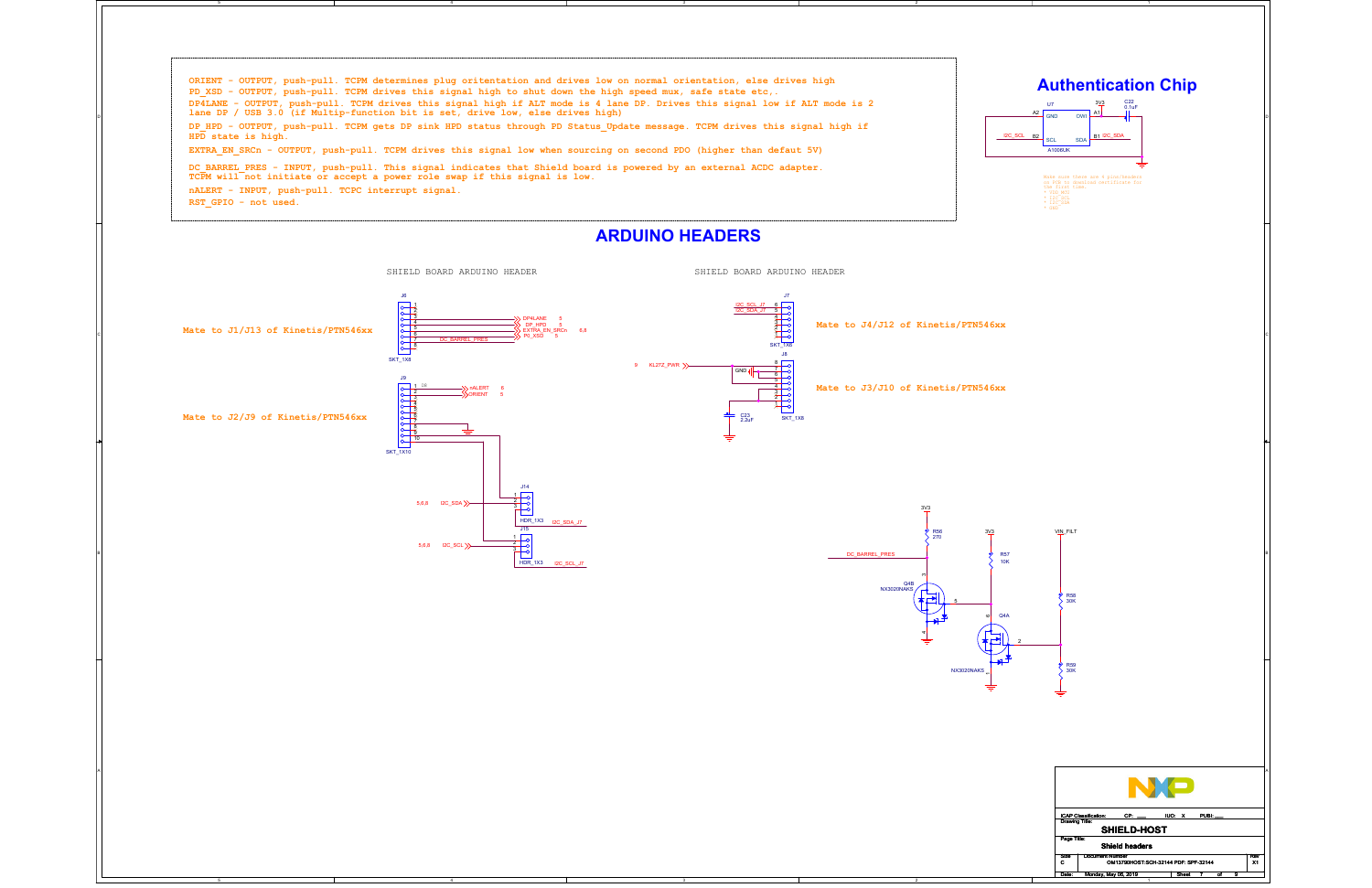